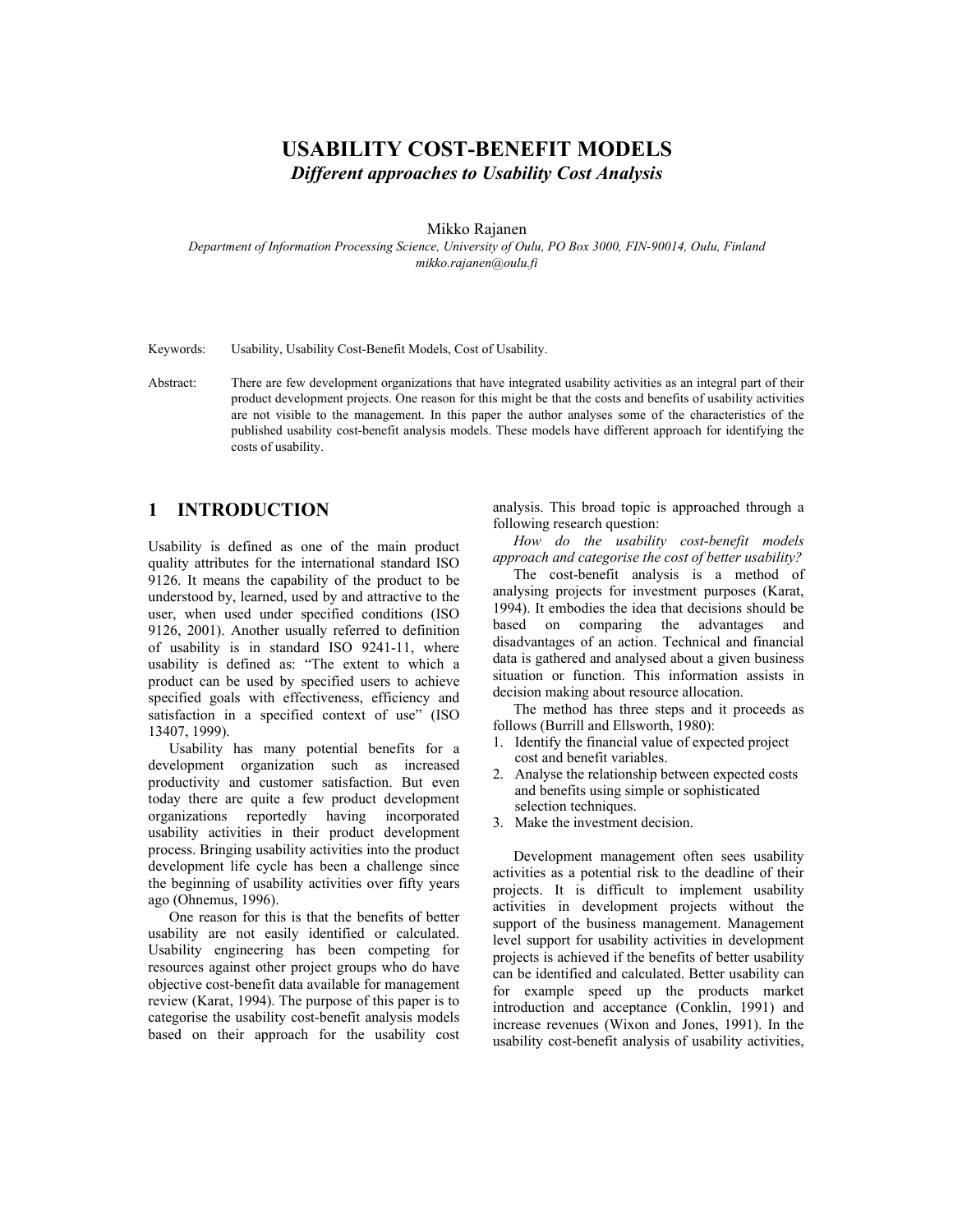expected costs (e.g., personnel costs) and benefits (e.g., lower training costs) are identified and quantified (Karat, 1994).

There are many published models for calculating usability benefits, and as many ways of identifying the benefits. A business benefit is a positive return that the development organisation expects to obtain as a result of an investment. There has been some discussion in publications about the potential business benefits of usability, but most of them are focused on case studies of usability benefits or the overall aspects of usability cost-benefit analysis. In this research, the author analysed the differences and characteristics between some of the published usability cost-benefit models.

Calculating the cost of better usability is fairly straightforward if the necessary usability tasks are identified (Mayhew and Mantei, 1994). The actual cost of usability can be divided into initial costs and sustaining costs (Ehrlich and Rohn).

# **2 OVERVIEW OF USABILITY COST-BENEFIT MODELS**

There are surprisingly few published models for analysing the benefits of usability in development organizations. Most of the existing usability benefit models analysed in this paper was selected from the book Cost-Justifying Usability by Bias and Mayhew. This book was published in 1994, but it is still the best source of different usability cost-benefit models. The analysed models taken from Cost-Justifying Usability were selected for this report because they represent the overall variety of different views for usability benefit analysis. The second edition of the book was published 2005 but it did not change the usability cost-benefit models (Bias and Mayhew 2005).

Bevan (Bevan, 2000) and Donahue (Donahue, 2001) have published two of the latest usability costbenefit analysis models. These models were selected for this analysis because they have a slightly different point of view on different benefits of usability. The Bevan's model also estimates potential usability benefits in four different product life cycles while other analysed models do not have such a clear point of view about benefits in product life cycles.

#### **2.1 Ehrlich and Rohn**

Ehrlich and Rohn analyse the potential benefits of better usability from the point of the view of the vendor company, corporate customer and end user (Ehrlich and Rohn, 1994). They state that by incorporating usability activities into a product development project, both the company itself and its customers gain benefits from within certain areas. When compared to the other usability benefit models analysed in this paper, Ehrlich and Rohn present the most comprehensive discussion about different aspects of usability cost-benefits.

According to Ehrlich and Rohn a vendor company can identify benefits from three areas:

- 1. Increased sales
- 2. Reduced support costs
- 3. Reduced development costs.

In some cases, a link between better usability and increased sales can be found, but usually it can be difficult to relate the impact of better usability directly to increased sales. One way to identify the impact of usability on sales is to analyse how important a role usability has in the buying decision.

The cost of product support can be surprisingly high if there is a usability problem in an important product feature, and the product has lots of users. Better usability has a direct impact on the need for product support and therefore, great savings can be realized through a reduced need for support. By focusing on better product usability and using usability techniques, a vendor company can cut development time and costs. The corporate customer can expect benefits when a more usable product reduces the time that end users need for training. And in addition to official training, there are also hidden costs for peer-support. End users often seek help from their expert colleagues, who therefore suffer in their productivity. It is estimated that this kind of hidden support cost for every PC is between \$6.000 and \$15.000 every year (Bulkeley, 1992).

End users are the final recipients of a more usable product. According to Ehrlich and Rohn, increased usability can result in higher productivity, reduced learning time and a greater work satisfaction for the end user. The end-user can benefit from higher productivity when the most frequent tasks take less time.

## **2.2 Bevan**

Bevan estimated the potential benefits of better usability for an organization to be during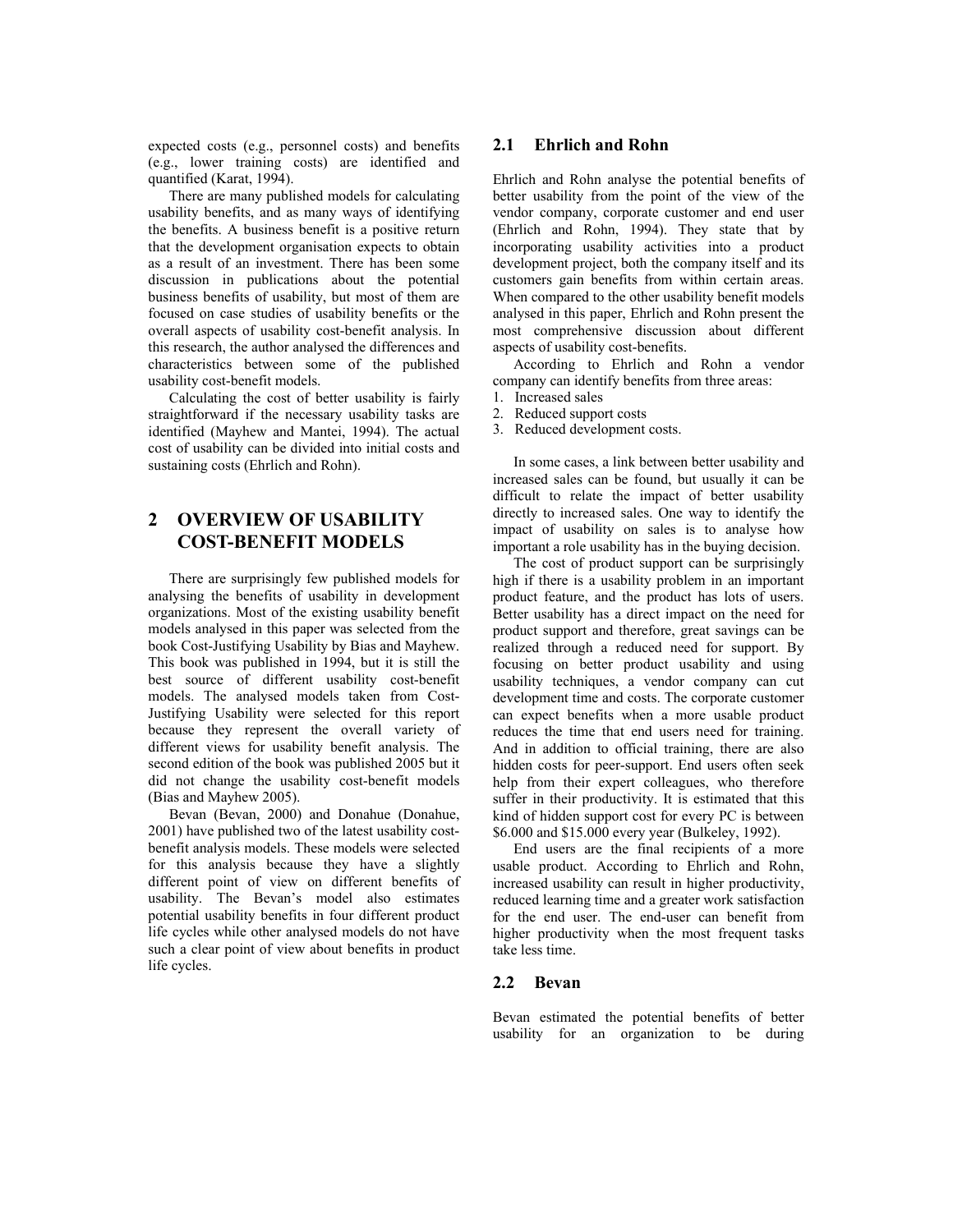development, sales, use and support (Bevan, 2000). A vendor can gain benefits in development, sales and support. A customer can benefit in use and support. When a system is developed for in-house use, the organization can identify benefits for development, use and support. In each category, there are a number of possible individual benefits where savings or increased revenue can be identified. The total amount of benefits from better usability can be calculated by adding all the identified individual benefits together. Bevan mainly discusses usability benefits derived from increased sales, a lower need for training and increased productivity. Benefits accruing due to decreased development time are identified but they are not discussed in detail.

#### **2.3 Donahue**

Donahue's usability cost-benefit analysis model (Donahue, 2001) is based on the model of Mayhew & Mantei (Mayhew and Mantei, 1994). In this model the costs and benefits of better usability are analysed through costs for development organisation and benefits for customer organisation. According to Donahue the most important aspect of usability costbenefit analysis is calculating the savings in development costs.

#### **2.4 Karat**

Karat approaches usability benefits through a costbenefit calculation of human factors at work (Karat, 1994). This viewpoint is different from other analysed usability benefit models. There are some examples of identified potential benefits. The benefits are identified as:

- Increased sales
- Increased user productivity
- Decreased personnel cost through smaller staff turnover.

A development organization can gain benefits when better usability gives a competitive edge and therefore increases product sales. A customer organization can gain benefits when end user productivity is increased through reduced task time and when better usability reduces staff turnover. Karat describes a usability cost-benefit analysis of three steps. In the first step, all expected costs and benefits are identified and quantified. In the second step, the costs and benefits are categorized as tangible and intangible. The intangible costs and benefits are not easily measured, so they are moved into a separate list. The third step is to determine a

financial value for all tangible costs and benefits. Karat also links the usability cost-benefit analysis with business cases. Business cases provide an objective and explicit basis for making organisational investment decisions (Karat, 1994).

## **2.3 Mayhew and Mantei**

Mayhew and Mantei argue that a cost-benefit analysis of usability is best made by focusing attention on the benefits that are of the most interest to the audience for the analysis (Mayhew and Mantei, 1994). The relevant benefit categories for the target audience are then selected, and the benefits are estimated. Examples of relevant benefit categories are given for a vendor company and internal development organization. The vendor company can benefit from:

- Increased sales
- Decreased customer support
- Making fewer changes in a late design life cycle
- Reduced cost of providing training.

The benefits for an internal development organization can be estimated from the categories of increased user productivity, decreased user errors, decreased training costs, making fewer changes in a late design life cycle and decreased user support. To estimate each benefit, a unit of measurement is chosen for the benefit. Then an assumption is made concerning the magnitude of the benefit for each unit of measurement. The number of units is then multiplied by the estimated benefit per unit.

# **3 USABILITY COST FACTORS**

The costs of better usability can be categorized into three groups: one-time costs, recurring costs and redesign costs. One-time costs or initial costs cover for example the costs of establishing a laboratory for usability testing. Recurring costs are for example the salary costs of the usability professionals employed in the usability testing laboratory. Redesign costs cover the costs of redesigning the prototypes for example based on the usability test results (Mayhew and Mantei, 1994).

#### **3.1 One-Time Costs**

Ehrlich & Rohn, Mayhew & Mantei and Donahue identify one-time costs and provide some example calculations of one-time costs of usability work. These models do not provide further documentation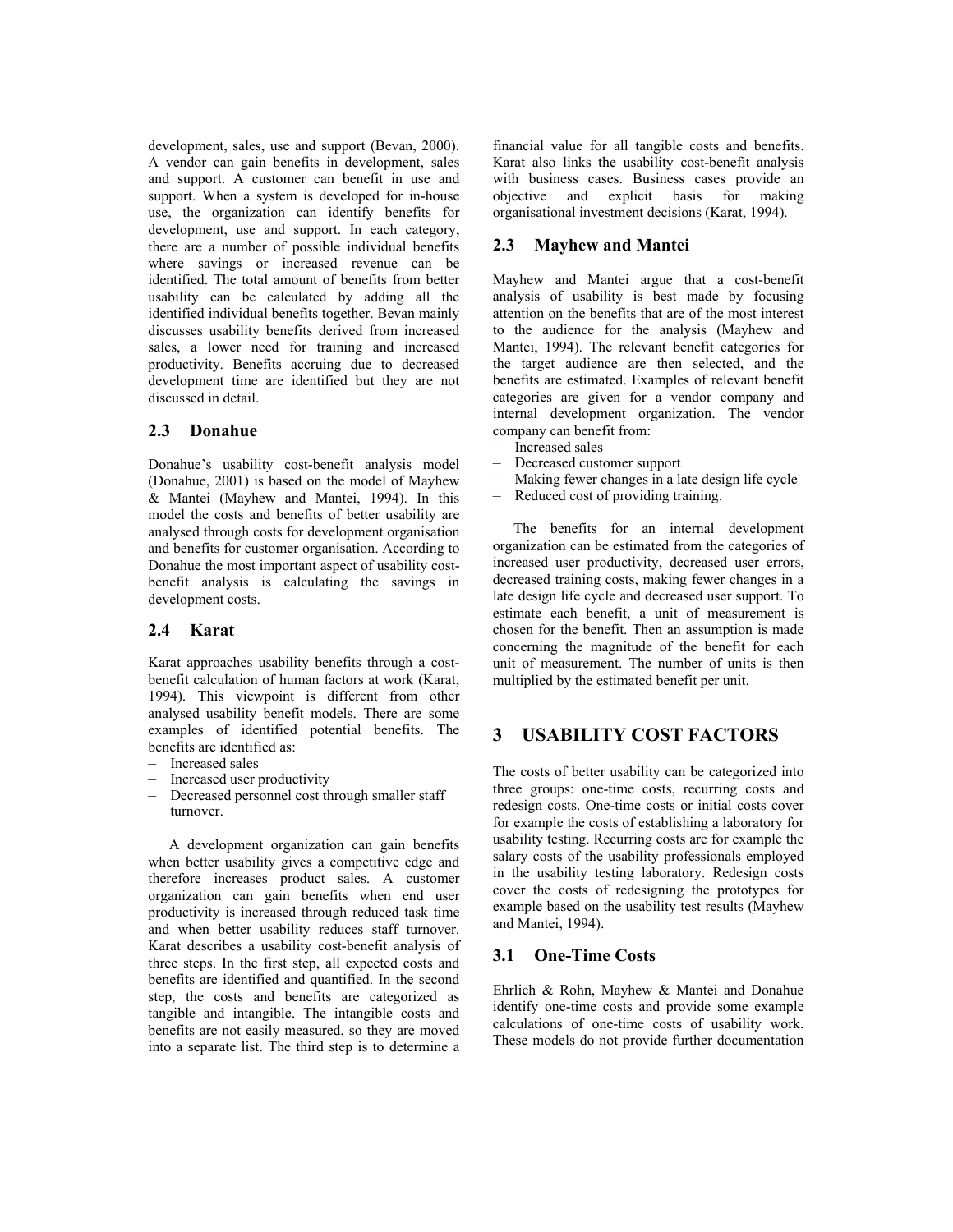about an overall cost calculation. Karat identifies the one-time costs but do not provide further documentation or example calculations (Karat, 1994). Bevan does not identify one-time costs of better usability at all (Bevan, 2000).

## **3.2 Recurring Costs**

All of the analysed usability cost-benefit models identify the recurring costs of better usability as one factor in usability cost-benefit analysis. Ehrlich & Rohn and Mayhew & Mantei provide some example calculations and further discussion of recurring costs. These models do not provide further documentation about calculation of recurring usability costs. Karat, Bevan and Donahue identify the recurring costs of usability work but they do not provide example calculations or further discussion about cost calculation.

## **3.3 Redesign Costs**

The costs of prototype redesign are different from other two usability cost factors that these costs usually affect a product development project directly. For example the product development project redesigns prototypes for the usability testing. Mayhew & Mantei identify the prototype related redesign costs and provide some example calculations about this cost factor but there is no further documentation about calculating the redesign costs. Karat identifies this cost factor but does not provide any example calculations or further discussion.

## **3.4 Comparing the Usability Cost-Benefit Models**

There are some significant differences between the analysed usability cost-benefit models in identifying, documenting and providing example calculations for one-time costs, recurring costs and prototype redesign costs.

The comparison of the usability cost-benefit models and cost factors presented above is summarised in table 1.

Table 1. The extent of which the usability cost-benefit models identify and document the costs of usability.

| Cost<br>factors       | One-time<br>costs | Recurring<br>costs | Redesign<br>costs |
|-----------------------|-------------------|--------------------|-------------------|
| Ehrlich<br>&<br>Rohn  | XX                | XX                 |                   |
| Bevan                 |                   | X                  |                   |
| Donahue               | XX                | X                  |                   |
| Karat                 | X                 | X                  | X                 |
| Mayhew $\&$<br>Mantei | XX                | XX                 | XX                |

 $XX =$ The usability cost factor are identified and some example calculations are provided. No further documentation how to do the calculations.

 $X =$ The usability cost factor are identified but no example calculations or further documentation is provided.

 $O =$ The usability cost factor is not identified.

# **4 CONCLUSIONS**

There are few development organizations that have integrated usability activities as an integral part of their product development projects. One reason for this might be that the costs and benefits of usability activities are not visible to the management. In this paper the author analysed how the published usability cost-benefit analysis models identify and document the usability cost factors.

None of the analysed usability cost-benefit models cover the one-time costs factor fully by identifying the cost, documenting the cost calculation and providing some example calculations. Ehrlich & Rohn, Donahue and Mayhew & Mantei cover the one-time costs factor best though they lack in either example calculations or documentation. Karat identifies the one time costs but does not provide either examples or further discussion. Bevan does not identify one-time costs at all.

None of the analysed usability cost-benefit models cover the recurring costs factor fully. Ehrlich & Rohn and Mayhew & Mantei cover the recurring costs best though they lack in either example calculations or further documentation. Bevan, Donahue and Karat identify the recurring costs factor but do not provide example calculations or further discussion.